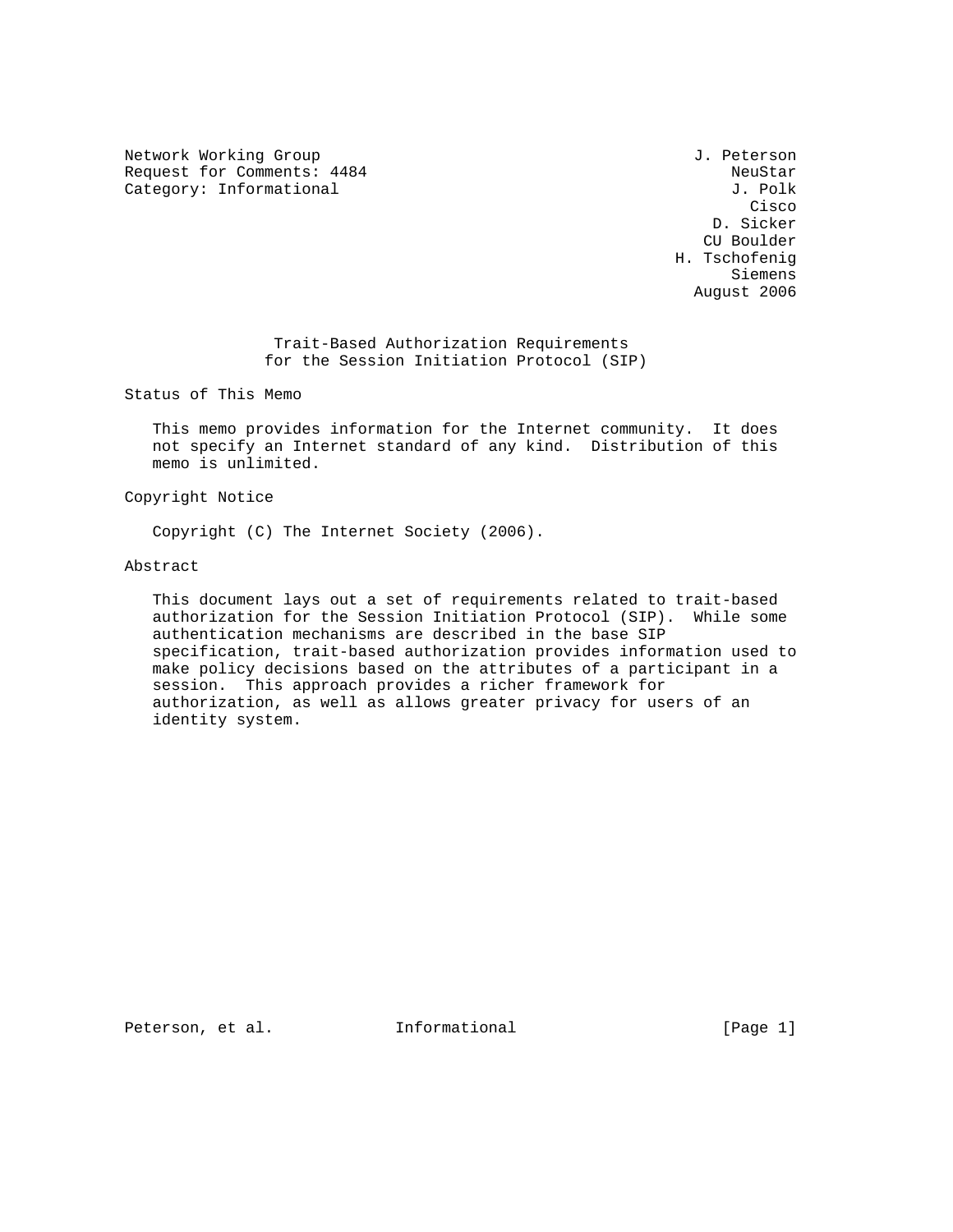Table of Contents

|  | 3. Trait-Based Authorization Framework 4     |
|--|----------------------------------------------|
|  |                                              |
|  |                                              |
|  | 4.2. Associating Gateways with Providers 7   |
|  | 4.3. Permissions on Constrained Resources  8 |
|  |                                              |
|  |                                              |
|  | 5. Trait-Based Authorization Requirements 11 |
|  |                                              |
|  |                                              |
|  |                                              |
|  |                                              |
|  |                                              |

### 1. Introduction

 This document explores requirements of the Session Initiation Protocol (SIP) [1] for enabling trait-based authorization. This effort stems from the recognition that when SIP requests are received by a User Agent Server (UAS), there are authorization requirements that are orthogonal to ascertaining of the identity of the User Agent Client (UAC). Supplemental authorization information might allow the UAS to implement non-identity-based policies that depend on further attributes of the principal that originated a SIP request.

 For example, in traditional SIP authorization architectures, the mere fact that a UAC has been authenticated by a UAS doesn't mean that the UAS will grant the UAC full access to its services or capabilities - in most instances, a UAS will compare the authenticated identity of the UAC to some set of users that are permitted to make particular requests (as a way of making an authorization decision). However, in large communities of users with few preexisting relationships (such as federations of discrete service providers), it is unlikely that the authenticated identity of a UAC alone will give a UAS sufficient information to decide how to handle a given request.

 Trait-based authorization entails an assertion by an authorization service of attributes associated with an identity. An assertion is a sort of document consisting of a set of these attributes that are wrapped within a digital signature provided by the party that generates the assertion (the operator of the authorization service). These attributes describe the 'trait' or 'traits' of the identity in question -- facts about the principal corresponding to that identity. For example, a given principal might be a faculty member at a

Peterson, et al. 1nformational 1999 [Page 2]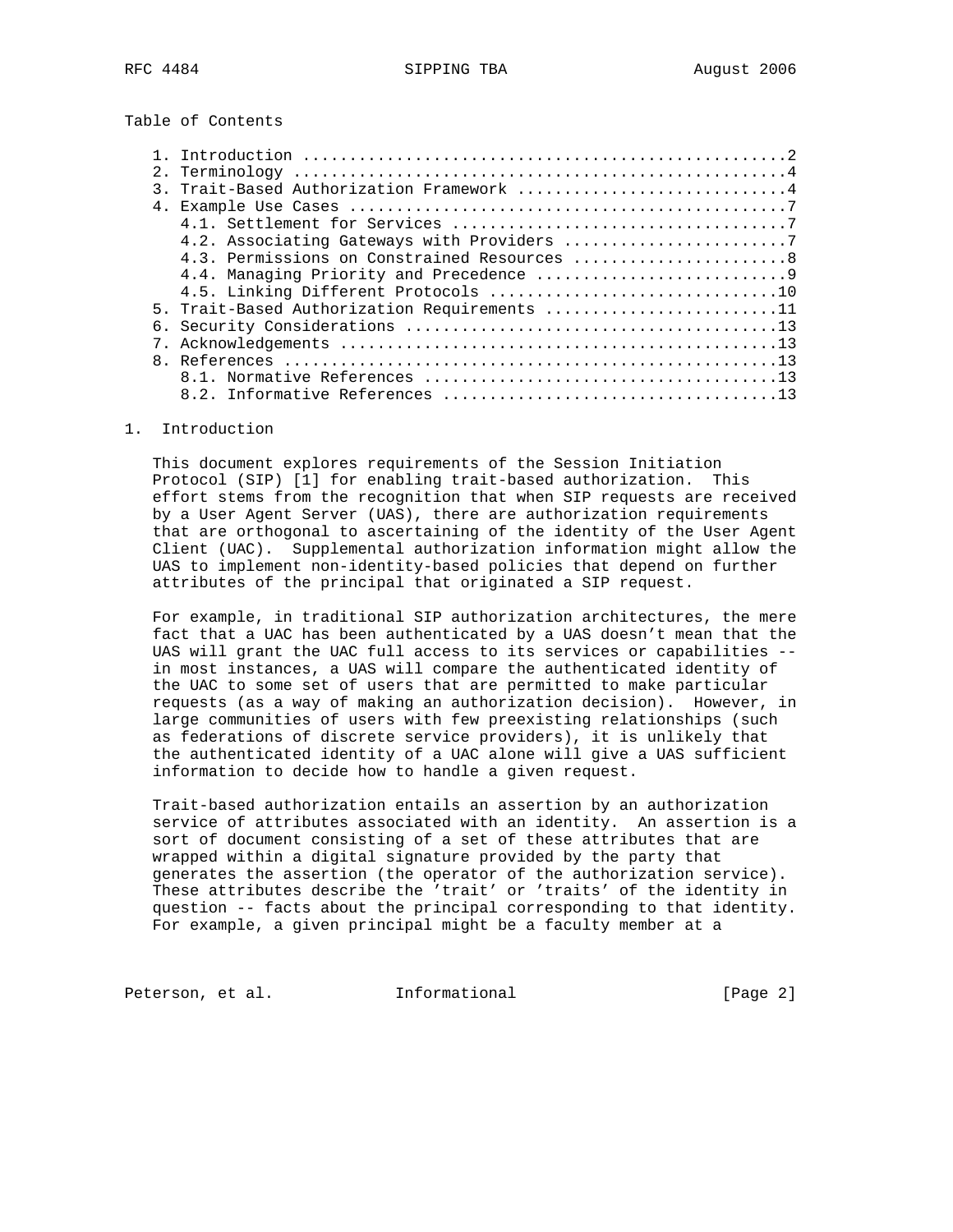university. An assertion for that principal's identity might state that they have the 'trait' of 'is a faculty member', and the assertion would be issued (and signed) by a university. When a UAS receives a request with this trait assertion, if it trusts the signing university, it can make an authorization decision based on whether or not faculty members are permitted to make the request in question, rather than just looking at the identity of the UAC and trying to discern whether or not they are a faculty member through some external means. Thus, these assertions allow a UAS to authorize a SIP request without having to store or access attributes associated with the identity of the UAC itself. Even complex authorization decisions based the presence of multiple disjointed attributes are feasible; for example, a 'faculty' member could be part of the 'chemistry' department, and both of these traits could be used to make authorization decisions in a given federation.

 It is easy to see how traits can be used in a single administrative domain, for example, a single university, where all users are managed under the same administration. In order for traits to have a broader usage for services like SIP, which commonly are not bounded by administrative domains, domains that participate in a common authorization scheme must federate with one another. The concept of federation is integral to any trait-based authorization scheme. Domains that federate with one another agree on the syntax and semantics of traits -- without this consensus, trait-based authorization schemes would only be useful in an intradomain context. A federation is defined as a set of administrative domains that implement common policies regarding the use and applicability of traits for authorization decisions. Federation necessarily implies a trust relationship, and usual implies some sort of pre-shared keys or other means of cryptographic assurance that a particular assertion was generated by an authorization service that participates in the federation.

 In fact, when trait-based authorization is used, an assertion of attributes can be presented to a UAS instead of the identity of user of the UAC. In many cases, a UAS has no need to know who, exactly, has made a request -- knowing the identity is only a means to the end of matching that identity to policies that actually depend on traits independent of identity. This fact allows trait-based authorization to offer a very compelling privacy and anonymity solution. Identity becomes one more attribute of an assertion that may or may not be disclosed to various destinations.

 Trait-based authorization for SIP depends on authorization services that are trusted by both the UAC and the UAS that wish to share a session. For that reason, the authorization services described in this document are most applicable to clients either in a single

Peterson, et al. 1nformational 1999 [Page 3]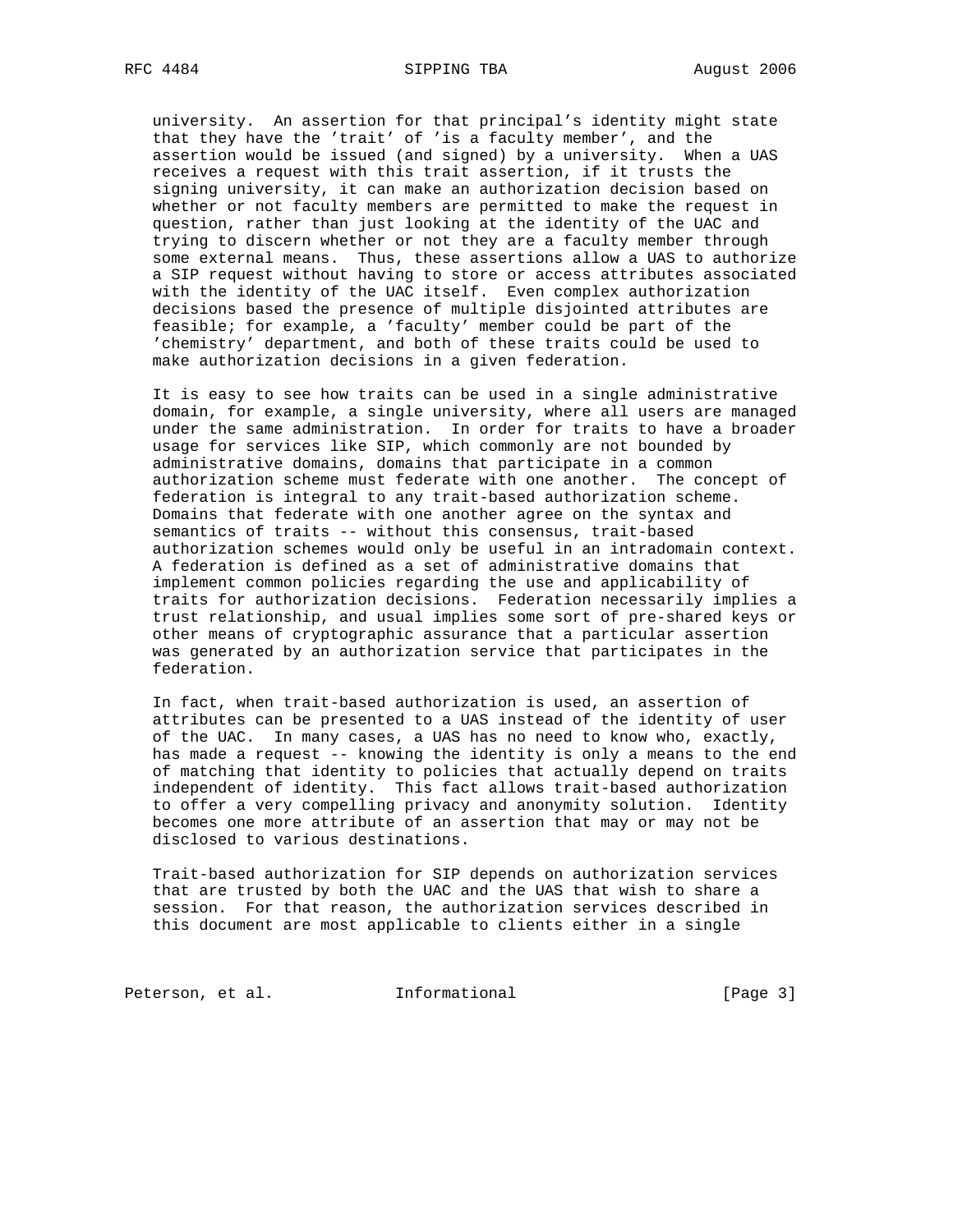domain or in federated domains that have agreed to trust one another's authorization services. This could be common in academic environments, or business partnerships that wish to share attributes of principals with one another. Some trait-based authorization architectures have been proposed to provide single sign-on services across multiple providers.

 Although trait-based identity offers an alternative to traditional identity architectures, this effort should be considered complementary to the end-to-end cryptographic SIP identity effort [3]. An authentication service might also act as an authorization service, generating some sort of trait assertion token instead of an authenticated identity body.

2. Terminology

 In this document, the key words "MUST", "MUST NOT", "REQUIRED", "SHALL", "SHALL NOT", "SHOULD", "SHOULD NOT", "RECOMMENDED", "NOT RECOMMENDED", "MAY", and "OPTIONAL" are to be interpreted as described in RFC 2119 [2] and indicate requirement levels for compliant SIP implementations.

3. Trait-Based Authorization Framework

 A trait-based authorization architecture entails the existence of an authorization service. Devices must send requests to an authorization service in order to receive an assertion that can be used in the context of a given network request. Different network request types will often necessitate different or additional attributes in assertions from the authorization service.

 For the purposes of SIP, SIP requests might be supplied to an authorization service to provide the basis for an assertion. It could be the case that a user agent will take a particular SIP request, such as an INVITE, for which it wishes to acquire an assertion and forward this to the authorization service (in a manner similar to the way that an authenticated identity body is requested in [3]). User agents might also use a separate protocol to request an assertion. In either case, the client will need to authenticate itself to an authorization service before it receives an assertion. This authentication could use any of the standard mechanisms described in RFC 3261 [1], or use some other means of authentication.

 Once a SIP UA has an assertion, it will need some way to carry an assertion within in a SIP request. It's possible that this assertion could be provided by reference or by value. For example, a SIP UA could include a MIME body within a SIP request that contains the assertion; this would be inclusion by value. Alternatively, content

Peterson, et al. 1nformational [Page 4]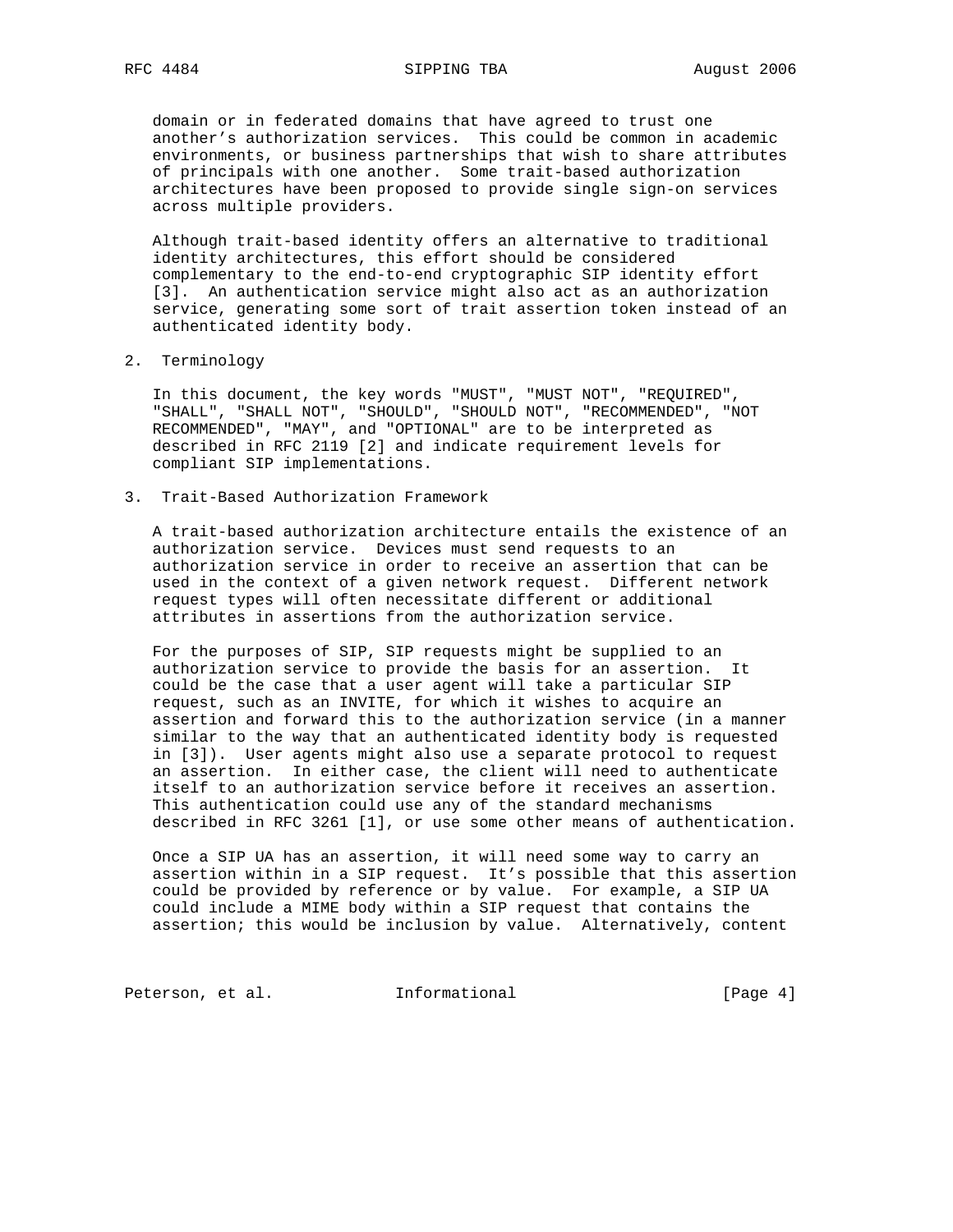indirection [4], or some new header, could be used to provide a URI (perhaps an HTTP URL) where interested parties could acquire the assertion; this is inclusion by reference.

The basic model is as follows:



 The entity requesting authorization assertions (or the entity that gets some assertions granted) and the entity using these authorization assertions might be co-located in the same host or domain, or they might be entities in different domains that share a federate with one another. The same is true for the entity that grants these assertions to a particular entity and the entity that verifies these assertions.

 From a protocol point of view, it is worth noting that the process of obtaining some assertions might happen some time before the usage of these assertions. Furthermore, different protocols might be used and the assertions may have a lifetime that might allow that these assertions are presented to the verifying entity multiple times (during the lifetime of the assertion).

 Some important design decisions are associated with carrying assertions in a SIP request. If an assertion is carried by value, or uses a MIME-based content indirection system, then proxy servers will

Peterson, et al. 1nformational 1999 [Page 5]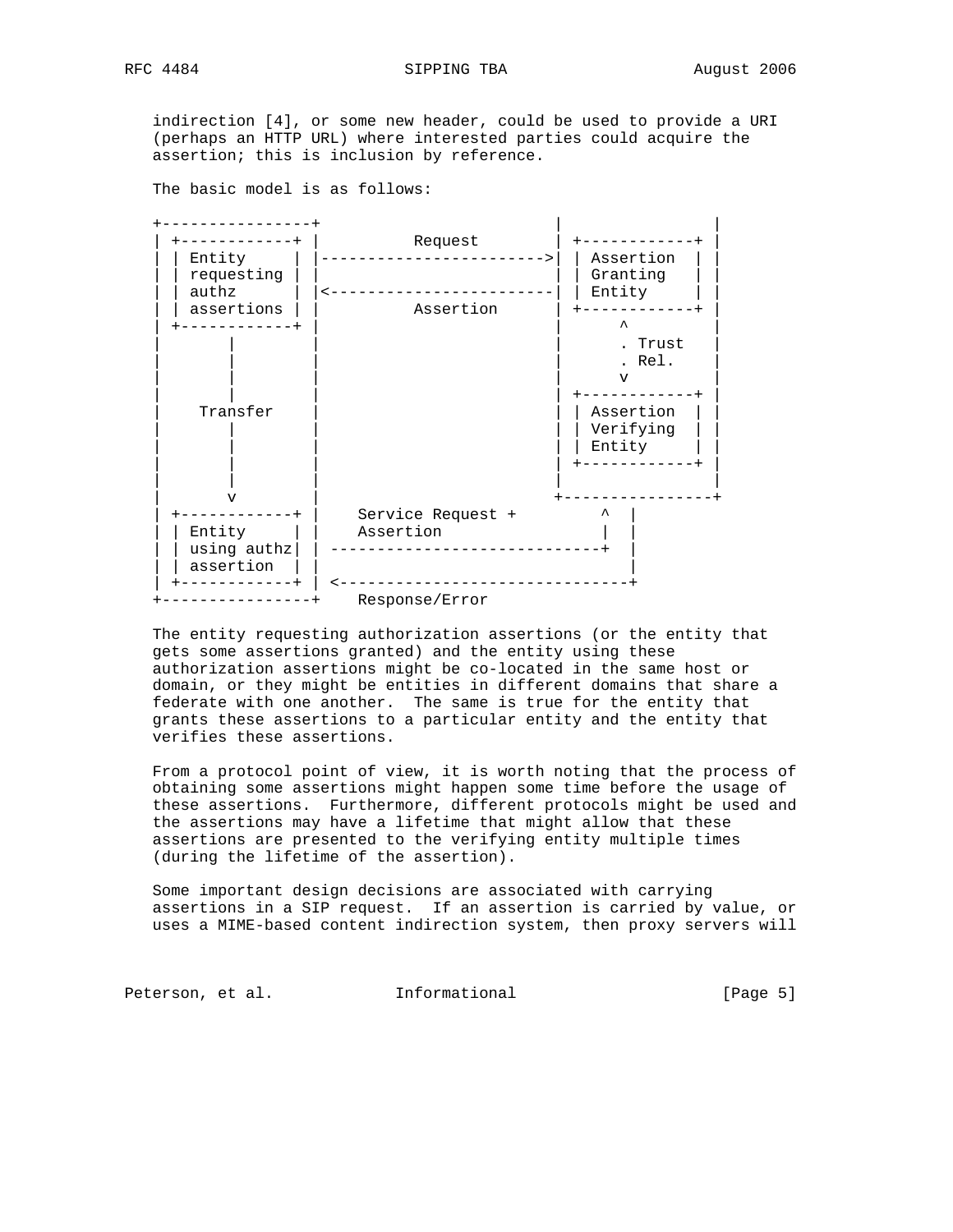be unable to inspect the assertion themselves. If the assertion were referenced in a header, however, it might be possible for the proxy to acquire and inspect the assertion itself. There are certainly architectures in which it would be meaningful for proxy servers to apply admissions controls based on assertions.

 It is also the case that carrying assertions by reference allows versatile access controls to be applied to the assertion itself. For instance, an HTTP URL where an assertion could be acquired could indicate a web server that challenged requests, and only allowed certain authorized sources to inspect the assertion, or that provided different versions of the assertion depending on who is asking. When a SIP UA initiates a request with privacy controls [5], a web server might provide only trait information ('faculty', 'student', or 'staff') to most queries, but provide more detailed information, including the identity of the originator of the SIP request, to certain privileged askers. The end-users that make requests should have some way to inform authorization services of the attributes that should be shared with particular destinations.

 Assertions themselves might be scoped to a particular SIP transaction or SIP dialog, or they might have a longer lifetime. The recipient of an assertion associated with a SIP request needs to have some way to verify that the authorization service intended that this assertion could be used for the request in question. However, the format of assertions is not specified by these requirements.

 Trait assertions for responses to SIP requests are outside the scope of these requirements; it is not clear if there is any need for the recipient of a request to provide authorization data to the requestor.

 Trait-based authorization has significant applicability to SIP. There are numerous instances in which it is valuable to assert particular facts about a principal other than the principal's identity to aid the recipient of a request in making an authorization policy decision. For example, a telephony service provider might assert that a particular user is a 'customer' as a trait. An emergency services network might indicate that a particular user has a privileged status as a caller.

Peterson, et al. 1nformational 1999 [Page 6]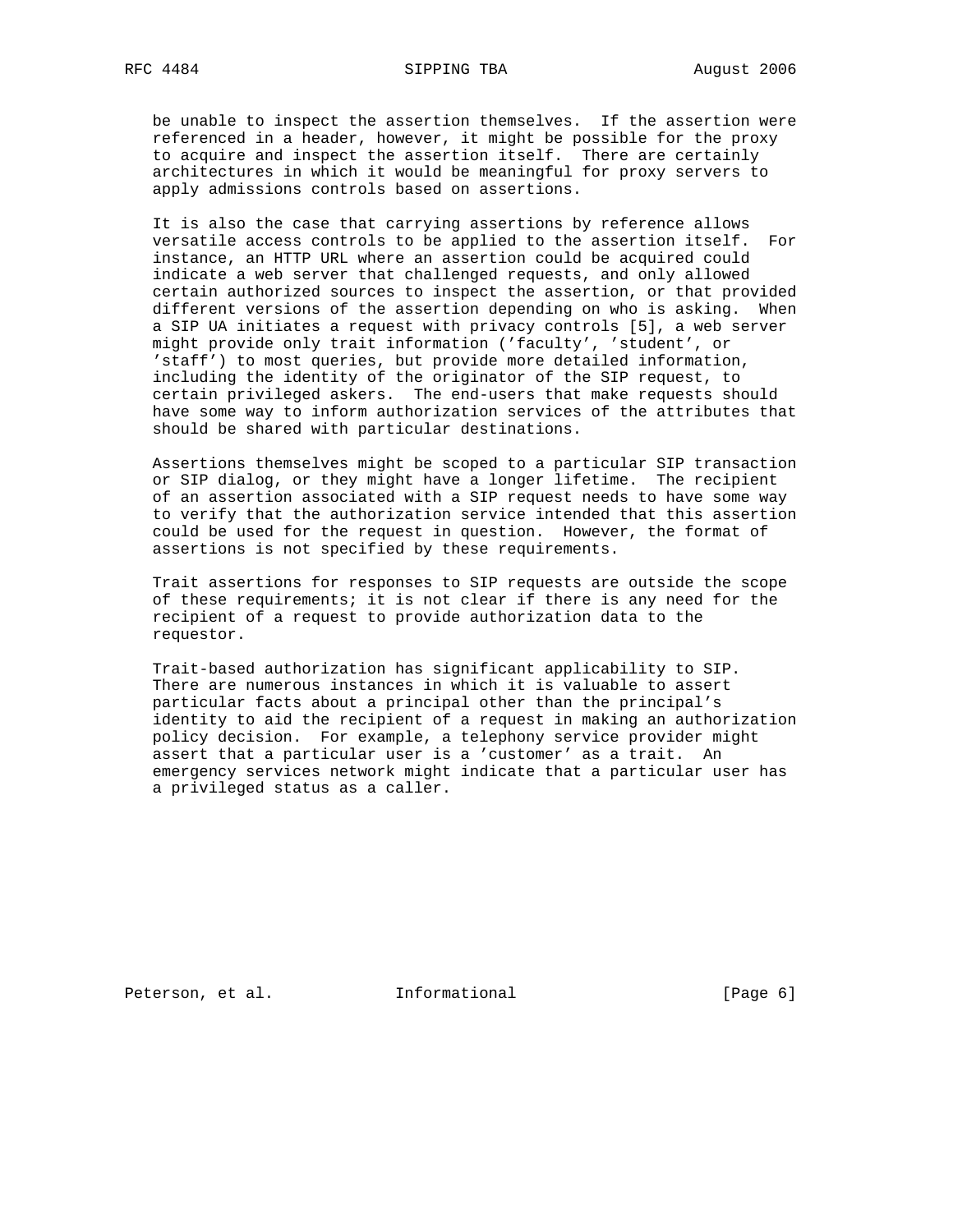### 4. Example Use Cases

 The following use cases are by no means exhaustive, but provide a few high-level examples of the sorts of services that trait-based authorization might provide. All of the cases below consider interdomain usage of authorization assertions.

# 4.1. Settlement for Services

 When endpoints in two domains share real-time communications services, sometimes there is a need for the domains to exchange accounting and settlement information in real-time. The operators of valuable resources (for example, Public Switched Telephone Network (PSTN) trunking, conference bridges, or the like) in the called domain may wish to settle with the calling domain (either with the operators of the domain or a particular user), and some accounting operations might need to complete before a call is terminated. For example, a caller in one domain might want to access a conference bridge in another domain, and the called domain might wish to settle for the usage of the bridge with the calling domain. Or in a wireless context, a roaming user might want to use services in a visited network, and the visited network might need to understand how to settle with the user's home network for these services.

 Assuming that the calling domain constitutes some sort of commercial service capable of exchanging accounting information, the called domain may want to verify that the remote user has a billable account in good standing before allowing a remote user access to valuable resources. Moreover, the called domain may need to discover the network address of an accounting server and some basic information about how to settle with it.

 An authorization assertion created by the calling domain could provide the called domain with an assurance that a user's account can settle for a particular service. In some cases, no further information may be required to process a transaction, but if more specific accounting data is needed, traits could also communicate the network address of an accounting server, the settlement protocol that should be used, and so on.

# 4.2. Associating Gateways with Providers

 Imagine a case where a particular telephone service provider has deployed numerous PSTN-SIP gateways. When calls come in from the PSTN, they are eventually proxied to various SIP user agents. Each SIP user agent server is interested to know the identity of the PSTN caller, of course, which could be given within SIP messages in any number of ways (in SIP headers, bodies, or what have you). However,

Peterson, et al. 1nformational 1999 [Page 7]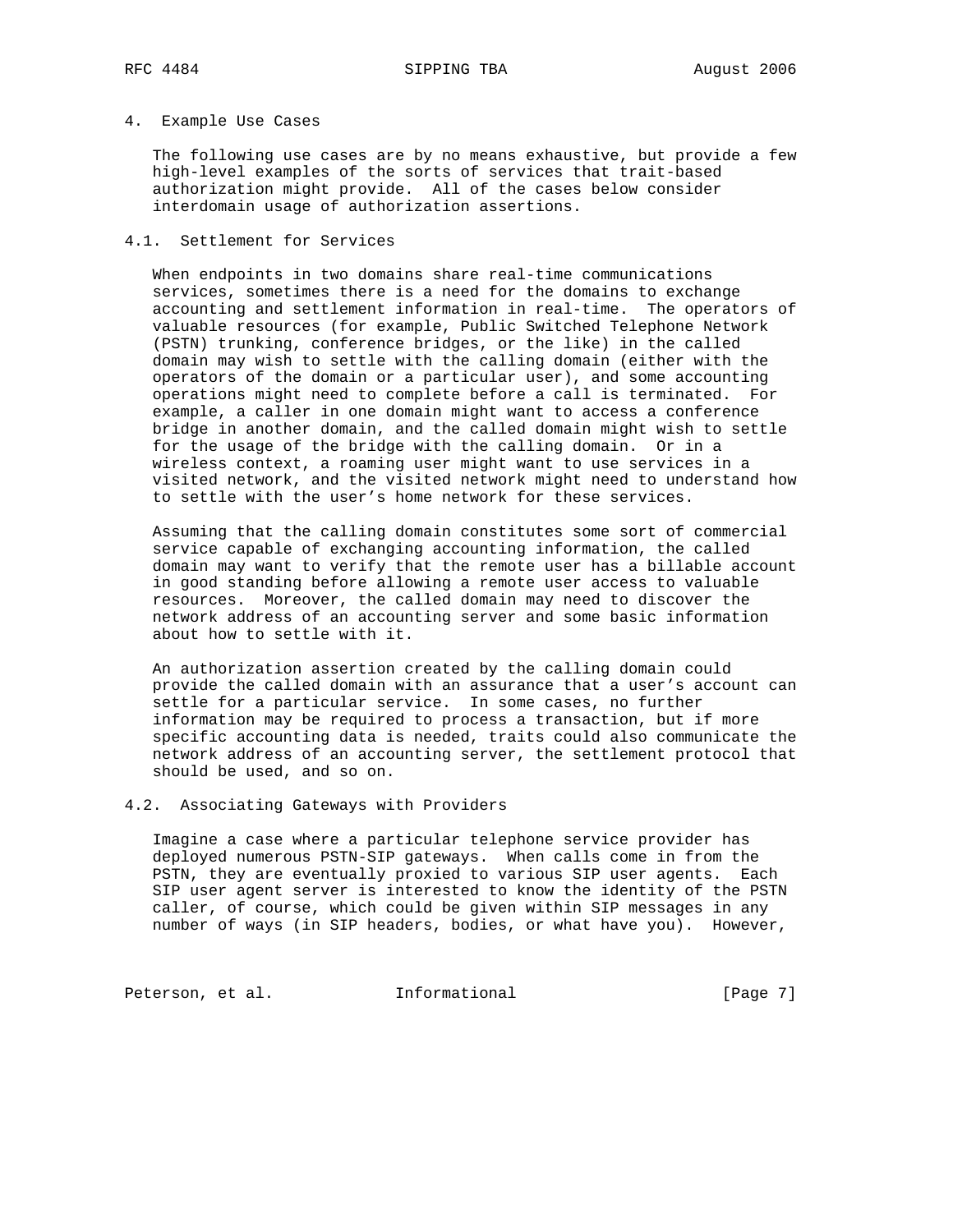in order for the recipient to be able to trust the identity (in this instance, the calling party's telephone number) stated in the call, they must first trust that the call originated from the gateway and that the gateway is operated by a known (and trusted) provider.

 There are a number of ways that a service provider might try to address this problem. One possibility would be routing all calls from gateways through a recognizable 'edge' proxy server (say, 'sip.example.com'). Accordingly, any SIP entity that received a request via the edge proxy server (assuming the use of hop-by-hop mutual cryptographic authentication) would know the service provider from whom the call originated. However, it is possible that requests from the originating service provider's edge proxy might be proxied again before reaching the destination user agent server, and thus in many cases the originating service provider's identity would be known only transitively. Moreover, in many architectures requests that did not originate from PSTN gateways could be sent through the edge proxy server. In the end analysis, the recipient of the request is less interested in knowing which carrier the request came from than in knowing that the request came from a gateway.

 Another possible solution is to issue certificates to every gateway corresponding to the hostname of the gateway ('gateway1.example.com'). Gateways could therefore sign SIP requests directly, and this property could be preserved end-to-end. But depending on the public key infrastructure, this could, however, become costly for large numbers of gateways, and moreover a user agent server that receives the request has no direct assurance from a typical certificate that the host is in fact a gateway just because it happens to be named 'gateway1'.

 Trait-based authorization would enable the trait 'is a gateway' to be associated with an assertion that is generated by the service provider (i.e., signed by 'example.com'). Since these assertions would travel end-to-end from the originating service provider to the destination user agent server, SIP requests that carry them can pass through any number of intermediaries without discarding cryptographic authentication information. This mechanism also does not rely on hostname conventions to identify what constitutes a gateway and what does not -- it relies on an explicit and unambiguous attribute in an assertion.

## 4.3. Permissions on Constrained Resources

 Consider a scenario wherein two universities are making use of a videoconferencing service over a constrained-bandwidth resource. Both universities would like to enforce policies that determine how this constrained bandwidth will be allocated to members of their

Peterson, et al. 1nformational 1999 [Page 8]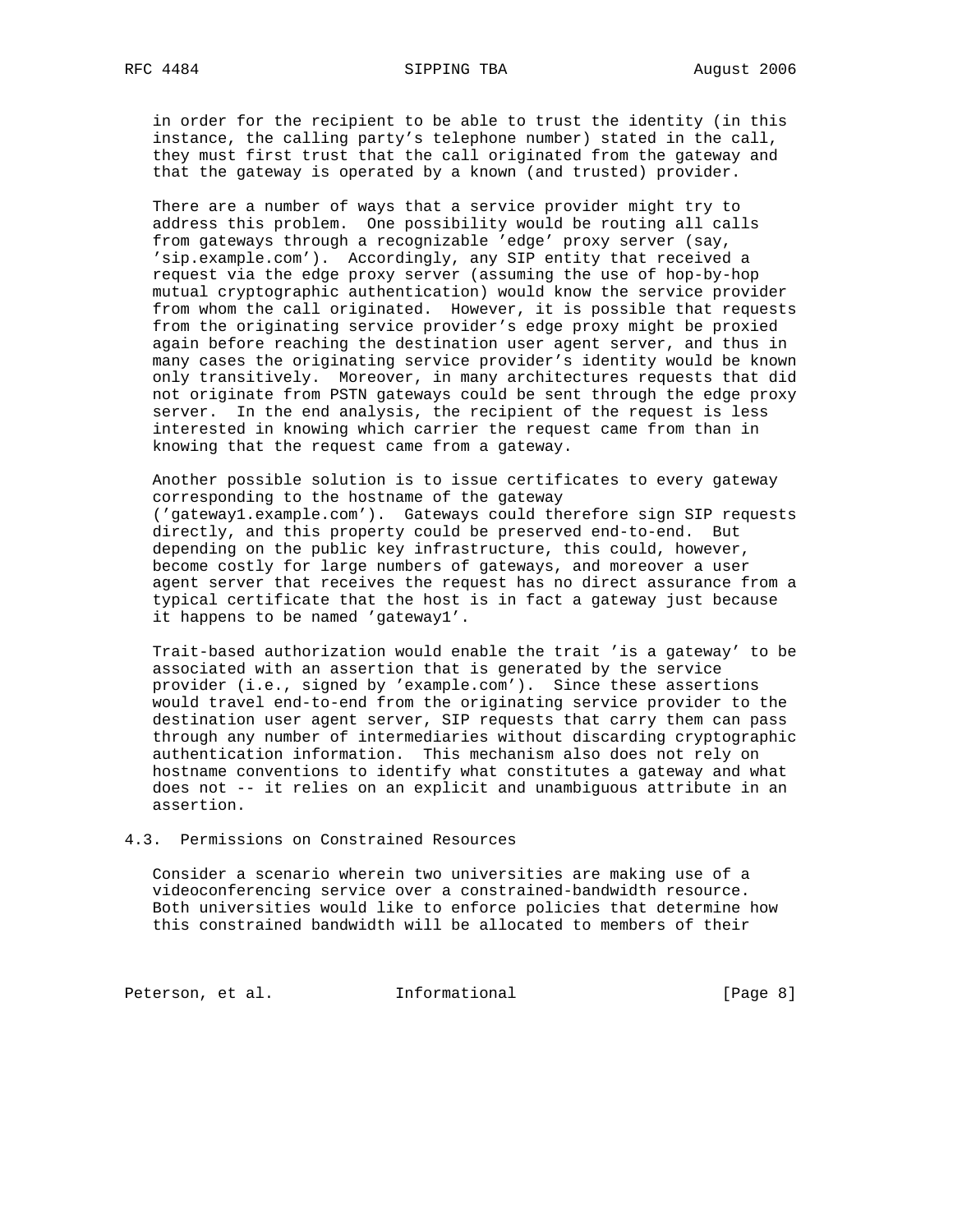respective communities. For example, faculty members might have privileges to establish videoconferences during the day, while students might not. Faculty might also be able to add students to a particular videoconference dynamically, or otherwise moderate the content or attendance of the conference, whereas students might participate only more passively.

 Trait-based authorization is ideal for managing authorization decisions that are predicated on membership in a group. Rather than basing access on individual users, levels (or roles) could be assigned that would be honored by both universities, since they both participate in the same federation.

 If the federation honored the traits "faculty", "staff", and "student", they could be leveraged to ensure appropriate use of the network resource between universities participating in the federation. An assertion would then be attached to every request to establish a session that indicated the role of the requestor. Only if the requestor has the appropriate trait would the session request be granted. Ideally, these policies would be enforced by intermediaries (SIP proxy servers) that are capable of inspecting and verifying the assertions.

### 4.4. Managing Priority and Precedence

 There is a significant amount of interest in the Internet telephony community in assigning certain calls a 'priority' based on the identity of the user, with the presumption that prioritized calls will be granted preferential treatment when network resources are scarce. Different domains might have different criteria for assigning priority, and it is unlikely that a domain would correlate the identity of a non-local user with the need for priority, even in situations where domains would like to respect one another's prioritization policies.

 Existing proposals have focused largely on adding a new header field to SIP that might carry a priority indicator. This use case does not challenge this strategy, but merely shows by way of example how this requirement might be met with a trait-based authorization system. As such, the limitations of the header field approach will not be contrasted here with a hypothetical trait-based system.

 An assertion created by a domain for a particular request might have an associated 'priority' attribute. Recipients of the request could inspect and verify the signature associated with the assertion to determine which domain had authenticated the user and made the

Peterson, et al. 1nformational 1999 [Page 9]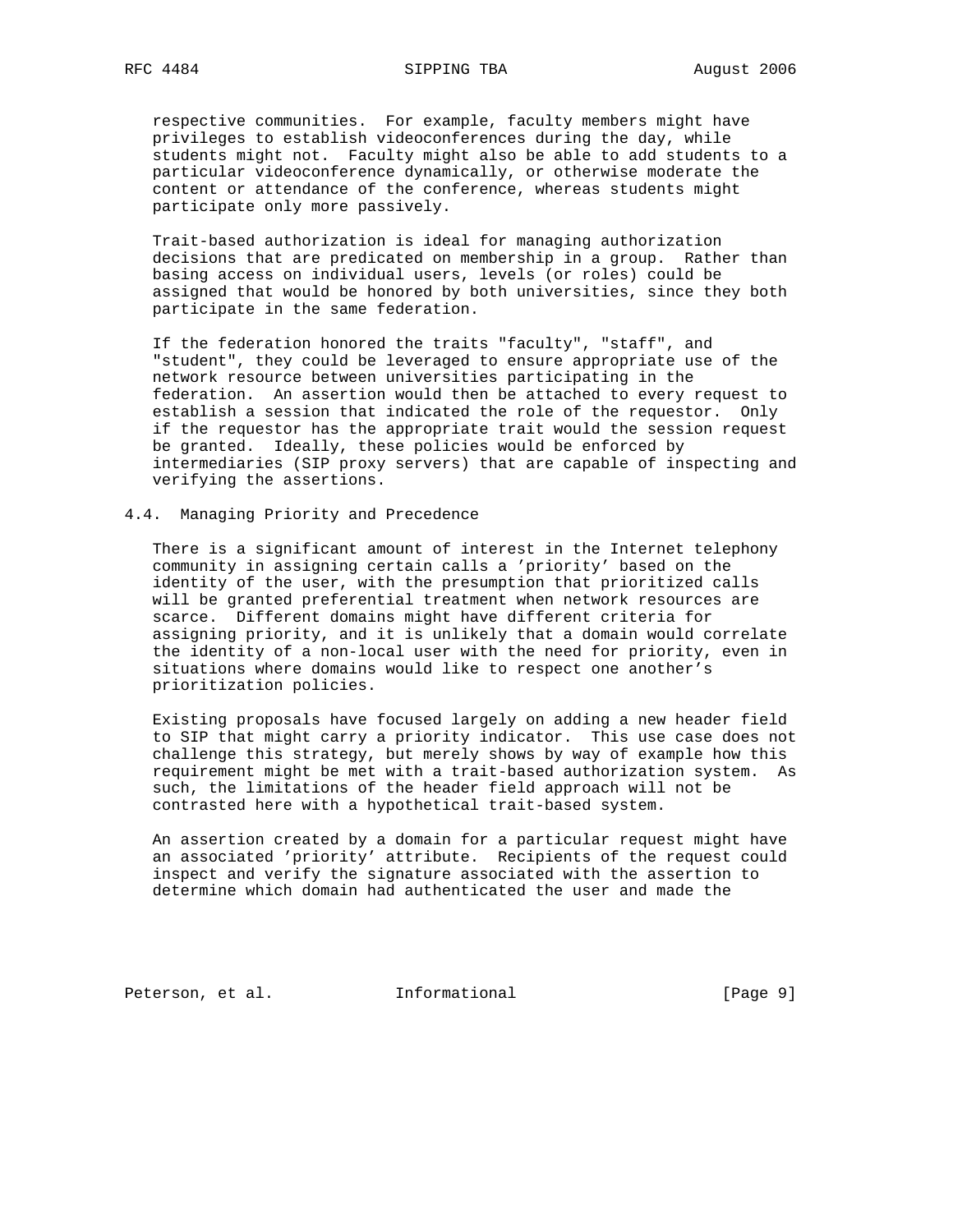priority assessment. If the assertion's creator is trusted by the evaluator, the given priority could be factored into any relevant request processing.

### 4.5. Linking Different Protocols

 Cryptographic computations are expensive and computing authorization decisions might require a lot of time and multiple messages between the entity enforcing the decisions and the entity computing the authorization decision. Particularly in a mobile environment these entities are physically separated -- or not even in the same administrative domain. Accordingly, the notion of "single sign-on" is another potential application of authorization assertions and trait-based authorization -- a user is authenticated and authorized through one protocol, and can reuse the resulting authorization assertion in other, potential unrelated protocol exchanges.

 For example, in some environments it is useful to make the authorization decision for a "high-level" service (such as a voice call). The authorization for the "voice call" itself might include authorization for SIP signaling and also for lower-level network functions, for example, a quality-of-service (QoS) reservation to improve the performance of real-time media sessions established by SIP. Since the SIP signaling protocol and the QoS reservation protocol are totally separate, it is necessary to link the authorization decisions of the two protocols. The authorization decision might be valid for a number of different protocol exchanges, for different protocols and for a certain duration or some other attributes.

 To enable this mechanism as part of the initial authorization step, an authorization assertion is returned to the end host of the SIP UAC (cryptographically protected). If QoS is necessary, the end host might reuse the returned assertion in the QoS signaling protocol. Any domains in the federation that would honor the assertion generated to authorize the SIP signaling would similarly honor the use of the assertion in the context of QoS. Upon the initial generation of the assertion by an authorization server, traits could be added that specify the desired level of quality that should be granted to the media associated with a SIP session.

Peterson, et al. 1nformational [Page 10]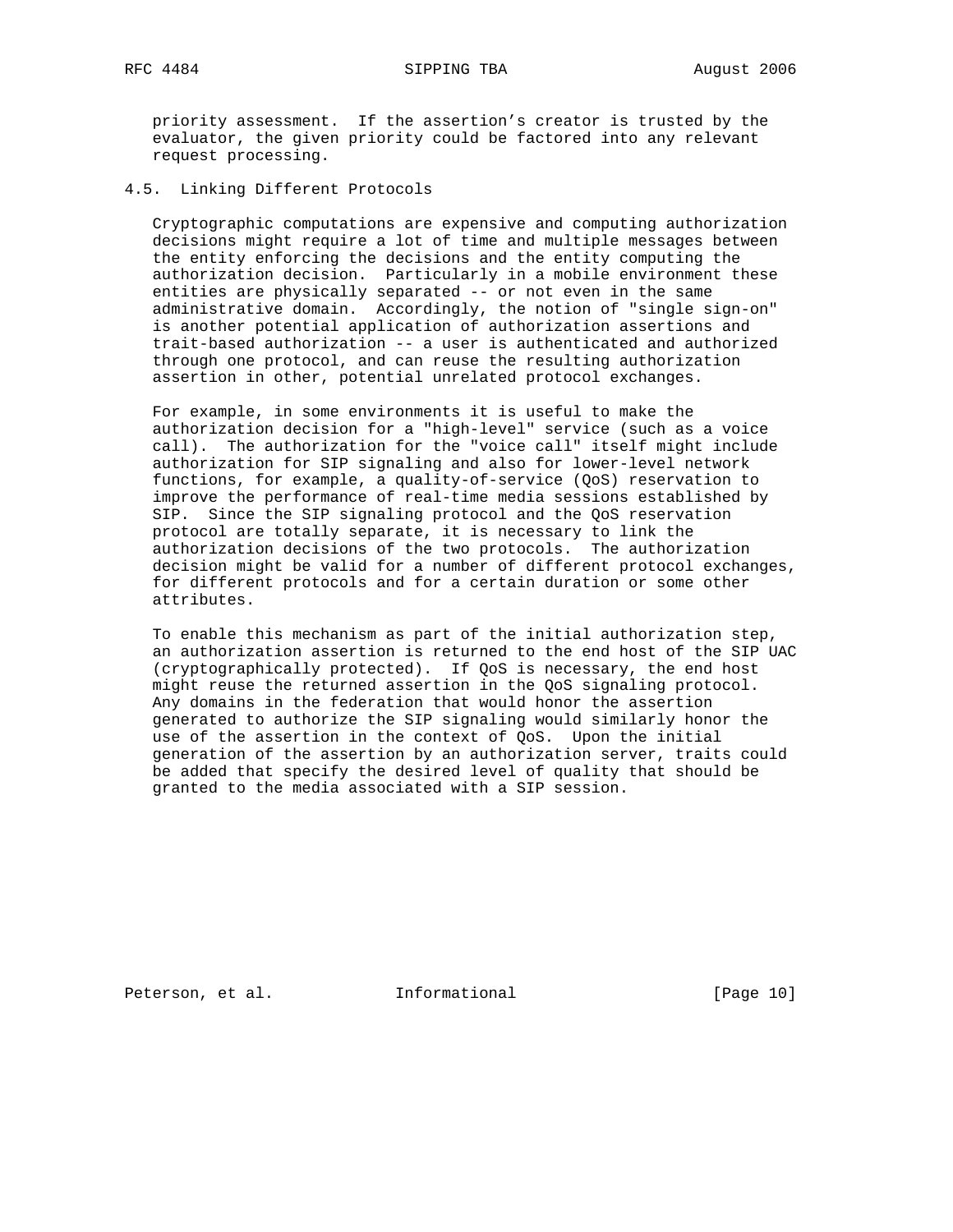5. Trait-Based Authorization Requirements

 The following are the constraints and requirements for trait-based authorization in SIP:

- 1. The mechanism MUST support a way for SIP user agents to embed an authorization assertion in SIP requests. Assertions can be carried either by reference or by value.
- 2. The mechanism MUST allow SIP UACs to deliver to an authorization service those SIP requests that need to carry an assertion. The mechanism SHOULD also provide a way for SIP intermediaries to recognize that an assertion will be needed, and either forward requests to an authorization service themselves or notify the UAC of the need to do so.
- 3. Authorization services MUST be capable of delivering an assertion to a SIP UAC, either by reference or by value. It MAY also be possible for an authorization service to add assertions to requests itself, if the user profile permits this (for example, through the use of content-indirection as described in [4]).
- 4. Authorization services MUST have a way to authenticate a SIP UAC.
- 5. The assertions generated by authorization services MUST be capable of providing a set of values for a particular trait that a principal is entitled to claim.
- 6. The mechanism MUST provide a way for authorized SIP intermediaries (e.g., authorized proxy servers) to inspect assertions.
- 7. The mechanism MUST have a single baseline mandatory-to-implement authorization assertion scheme. The mechanism MUST also allow support of other assertion schemes, which would be optional to implement. One example of an assertion scheme is Security Assertion Markup Language (SAML) [6] and another is RFC 3281 X.509 Attribute Certificates [7].
- 8. The mechanism MUST ensure reference integrity between a SIP request and assertion. Reference integrity refers to the relationship between a SIP message and the assertion authorizing the message. For example, a reference integrity check would compare the sender of the message (as expressed in the SIP request, for example, in the "From" header field value) with the identity provided by the assertion. Reference integrity is necessary to prevent various sorts of relay and impersonation

Peterson, et al. 1nformational [Page 11]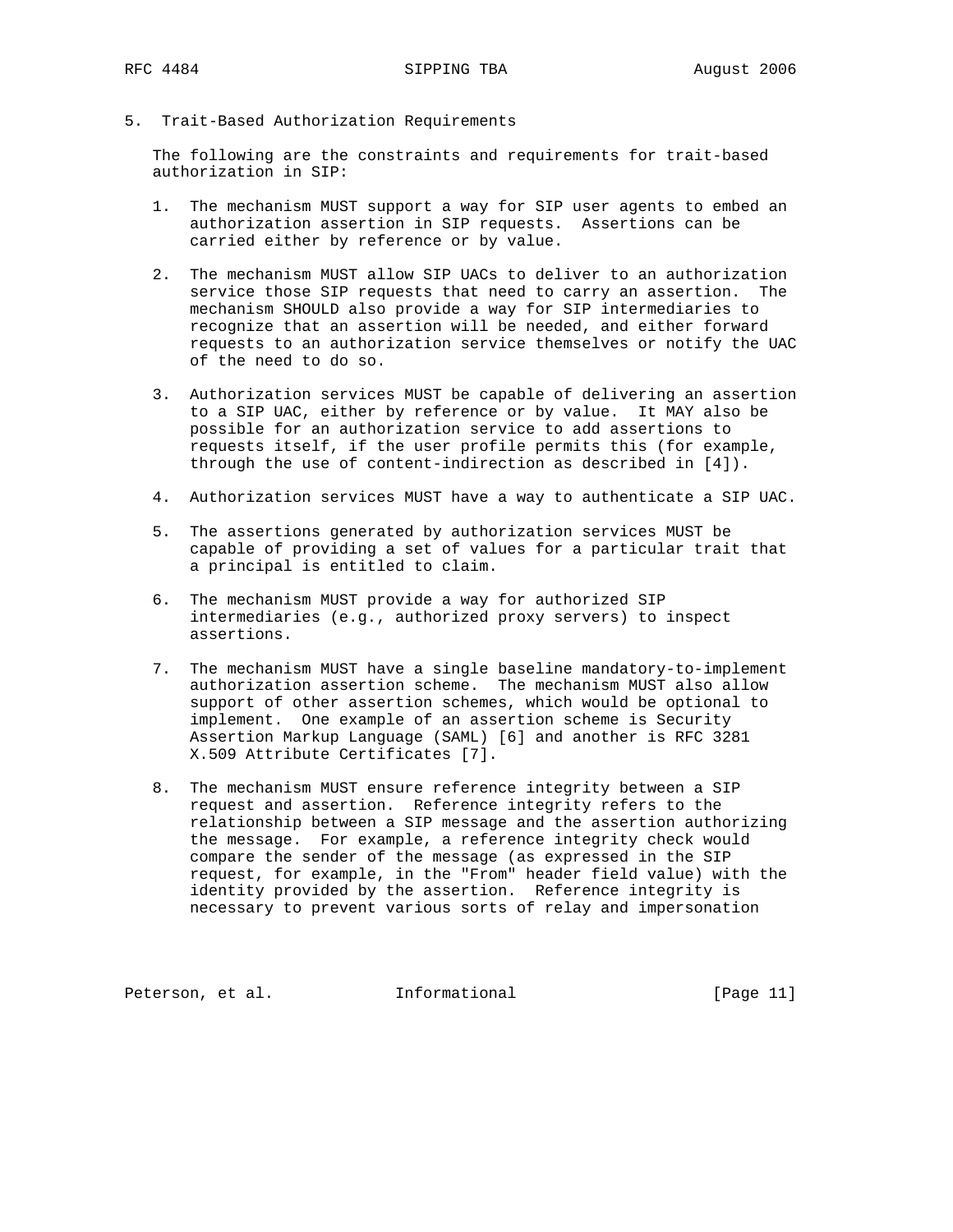attacks. Note that reference integrity MAY apply on a per message, per-transaction, or per-dialog basis.

- 9. Assertion schemes used for this mechanism MUST be capable of asserting attributes and/or traits associated with the identity of the principal originating a SIP request. No specific traits or attributes are required by this specification.
- 10. The mechanism MUST support a means for end-users to specify policies to an authorization service for the distribution of their traits and/or attributes to various destinations.
- 11. The mechanism MUST provide a way of preventing unauthorized parties (either intermediaries or endpoints) from viewing the contents of assertions.
- 12. Assertion schemes MUST provide a way of selectively sharing the traits and/or attributes of the principal in question. In other words, it must be possible to show only some of the attributes of a given principal to particular recipients, based on the cryptographically- assured identity of the recipient.
- 13. It MUST be possible to provide an assertion that contains no identity -- that is, to present only attributes or traits of the principal making a request, rather than the identity of the principal.
- 14. The manner in which an assertion is distributed MUST permit cryptographic authentication and integrity properties to be applied to the assertion by the authorization service.
- 15. It MUST be possible for a UAS or proxy server to reject a request that lacks a present and valid authorization assertion, and to inform the sending UAC that it must acquire such an assertion in order to complete the request.
- 16. The recipient of a request containing an assertion MUST be able to ascertain which authorization service generated the assertion.
- 17. It MUST be possible for a UAS or proxy server to reject a request containing an assertion that does not provide any attributes or traits that are known to the recipient or that are relevant to the request in question.
- 18. It SHOULD be possible for a UAC to attach multiple assertions to a single SIP request, in cases where multiple authorization services must provide assertions in order for a request to complete.

Peterson, et al. 1nformational [Page 12]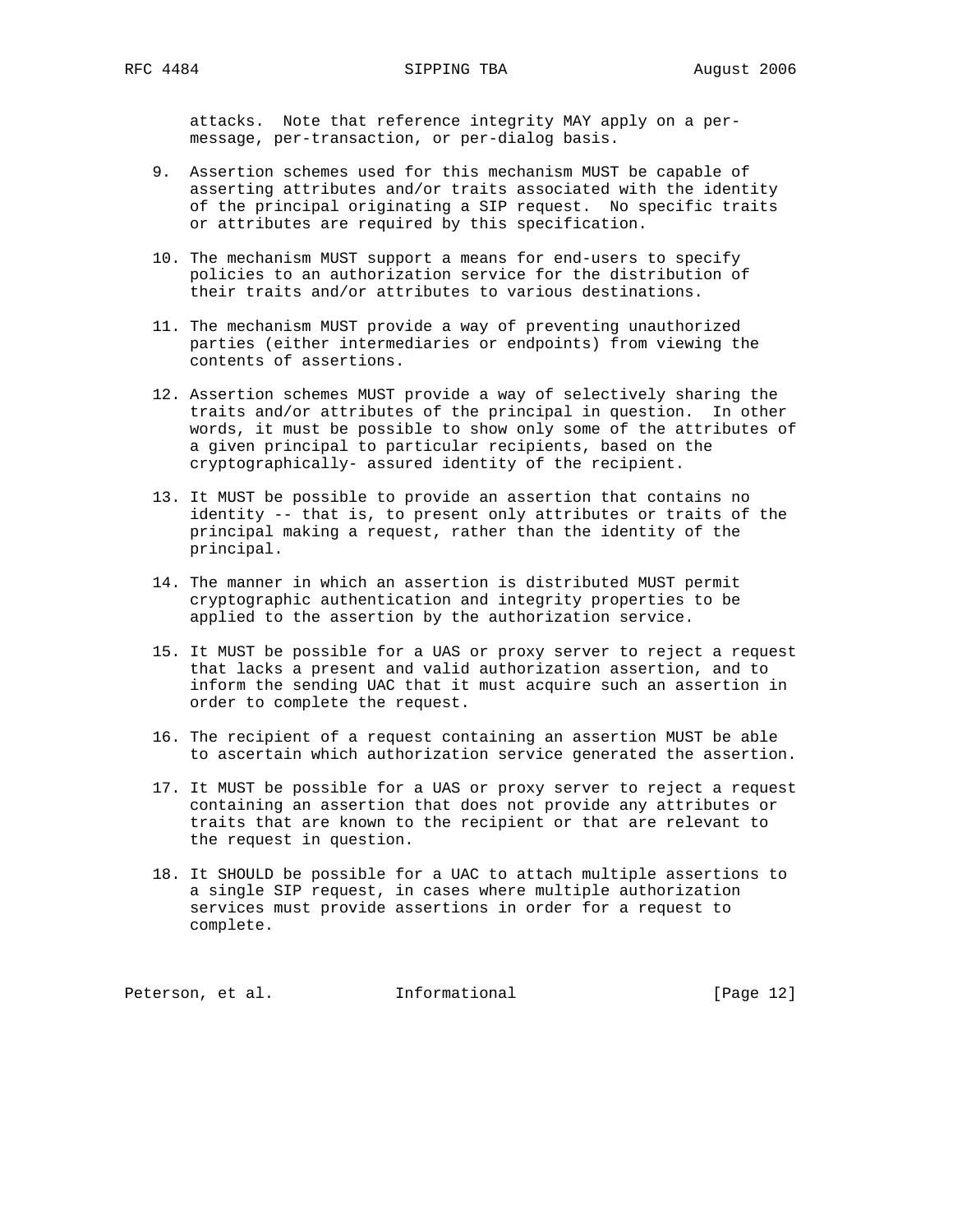6. Security Considerations

 The subject of this document is an authorization system for SIP that is not predicated on the distribution of end-users' identities, but rather shares traits of the users. As such, the bulk of this document discusses security.

 The distribution of authorization assertions requires numerous security properties. An authorization service must be able to sign assertions, or provide some similar cryptographic assurance that can provide non-repudiation for assertions. These requirements are further detailed in Section 3.

7. Acknowledgements

 The authors thank Christopher Eagan and Mary Barnes for their valuable input.

- 8. References
- 8.1. Normative References
	- [1] Rosenberg, J., Schulzrinne, H., Camarillo, G., Johnston, A., Peterson, J., Sparks, R., Handley, M., and E. Schooler, "SIP: Session Initiation Protocol", RFC 3261, June 2002.
	- [2] Bradner, S., "Key words for use in RFCs to Indicate Requirement Levels", BCP 14, RFC 2119, March 1997.
- 8.2. Informative References
	- [3] Peterson, J. and C. Jennings, "Enhancements for Authenticated Identity Management in the Session Initiation Protocol (SIP)", RFC 4474, August 2006.
	- [4] Burger, E., Ed., "A Mechanism for Content Indirection in Session Initiation Protocol (SIP) Messages", RFC 4483, May 2006.
	- [5] Peterson, J., "A Privacy Mechanism for the Session Initiation Protocol (SIP)", RFC 3323, November 2002.
	- [6] Organization for the Advancement of Structured Industry Standards, "Security Assertion Markup Language v1.0", November 2002, <http://www.oasis-open.org>.
	- [7] Farrell, S. and R. Housley, "An Internet Attribute Certificate Profile for Authorization", RFC 3281, April 2002.

Peterson, et al. 1nformational [Page 13]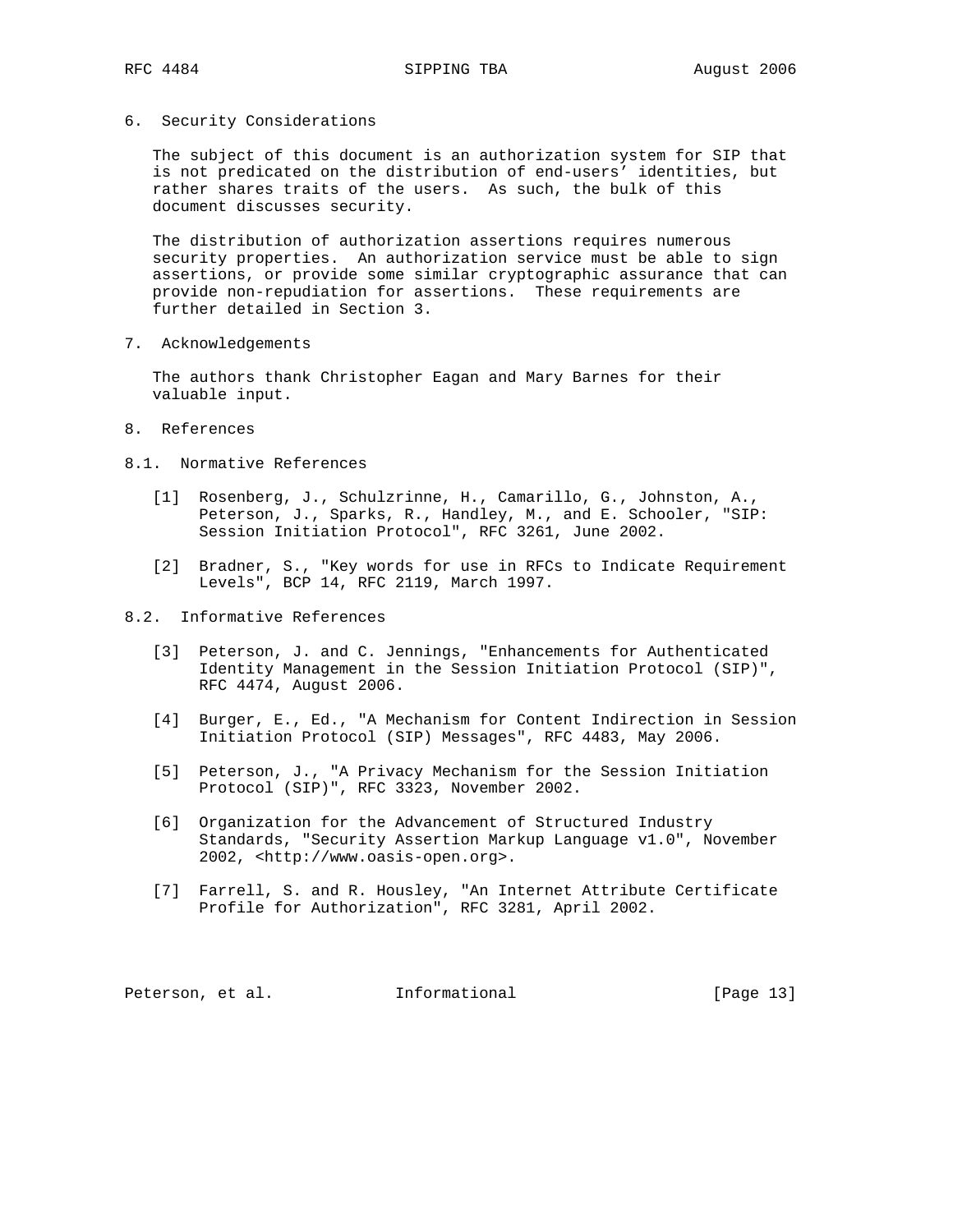Authors' Addresses Jon Peterson NeuStar, Inc. 1800 Sutter St Suite 570 Concord, CA 94520 US Phone: +1 925/363-8720 EMail: jon.peterson@neustar.biz URI: http://www.neustar.biz/ James M. Polk Cisco Systems 2200 East President George Bush Turnpike Suite 570 Richardson, TX 75802 US EMail: jmpolk@cisco.com Douglas C. Sicker University of Colorado at Boulder ECOT 531 Boulder, CO 80309 US EMail: douglas.sicker@colorado.edu Hannes Tschofenig Siemens AG Otto-Hahn-Ring 6 Munich 81739 Germany EMail: Hannes.Tschofenig@siemens.com

Peterson, et al. 1nformational [Page 14]